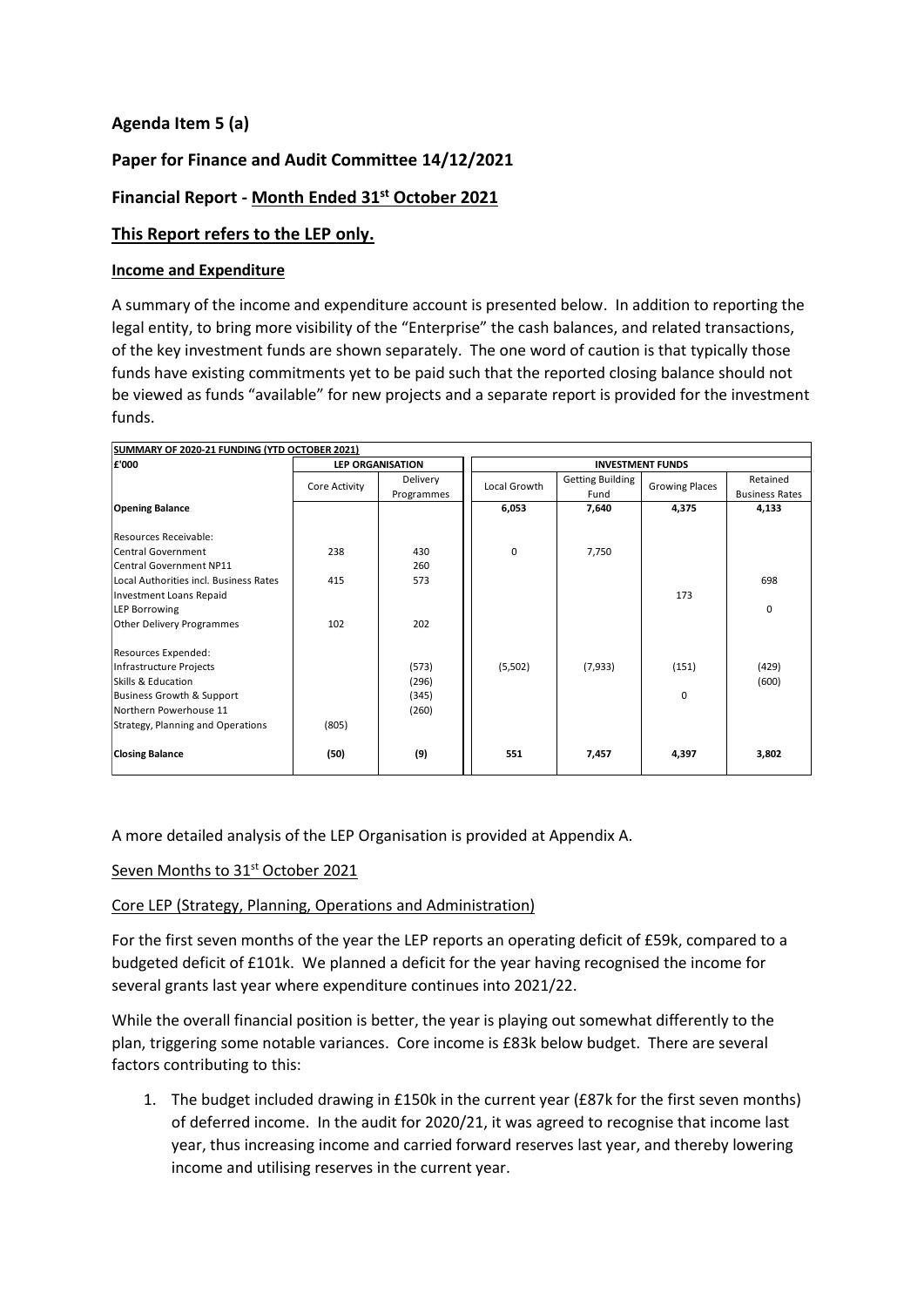- 2. Grant received from DLUHC/BEIS is separated into a general operating fund and a fund for strategy projects. Year to date, we have recognised only £62k towards the strategy projects, matching the costs so far incurred, although the budget recognised £117k by this stage of the year. Utilisation of the strategy budget is expected to increase in the remaining months of the year with work on Levelling Up, Net Zero and updating of our evidence base to reflect the post-covid economy.
- 3. The reductions referred to above have been partially offset by higher receipts for supplementary revenue grants and management fees. Combined, these sources of income are £55k above plan YTD.
- 4. Starting in October, we have postponed drawing into the LEP £39k per month of retained business rates, preferring instead to leave the funds available for future years and projects. This approach has been made possible because operational costs are running below the budgeted levels and to deliver an outturn closer to the budgeted use of reserves.

Despite the lower income, the deficit on core activities at £56k is better than the budgeted deficit of £66k. This is due to operating costs running £152k lower than budget. The most significant positive cost variances are:

- 1. £75k on staff costs which includes a combination of reasons. In part, it is a presentational matter. Confirmation of the higher grants for the Growth Hub means more core staff time (and cost) continue to support Growth Hub activities, thus reducing the burden on core costs. Where we have recruited staff, there has been a "gap" between leaver and new starter, thus generating a saving.
- 2. We have also limited our expenditure on temporary capacity, i.e., temporary or contract staff and consultants, yielding a £22k saving. Legal and professional services have generating savings of £15k.
- 3. In addition, the ongoing restrictions on working in the office, travel and face to face meetings yielded a £15k saving to budget.
- 4. We have yet to require any of the contingency budget generating a positive variance of £29k.

To put some of the cost saving in context, the uncertainty over receiving our core annual grant payment of £500k from DLUHC/BEIS has driven a cautious approach to recruitment and expenditure. The position eased in August with receipt of half the annual grant, and we have only recently received confirmation that the second instalment will be paid in the week before Christmas.

# Strategic Projects

This year we budgeted to use £650k of Retained Business rates to fund £550k of Accelerate grants and £100k for Place Marketing. After a very strong few months early in the year, payments for Accelerate have reduced in the past two months. Total grants have reached £468k. DWP have recently confirmed changes to the scale of the Accelerate programme, but the LEP remains committed to providing its full £600k towards training.

## Delivery Programmes

For our delivery programmes income is usually matched against the expenditure, which means variances of surpluses or deficits are minimal. However, the scale of programmes can vary against the plan, depending on our levels of activity, the key risk of which is we have insufficient expenditure to claim the full resource available to us. This is most relevant for the Growth Hub, which in 2021/22 has £462k of annual base funding and £150k towards peer to peer networks, and where expenditure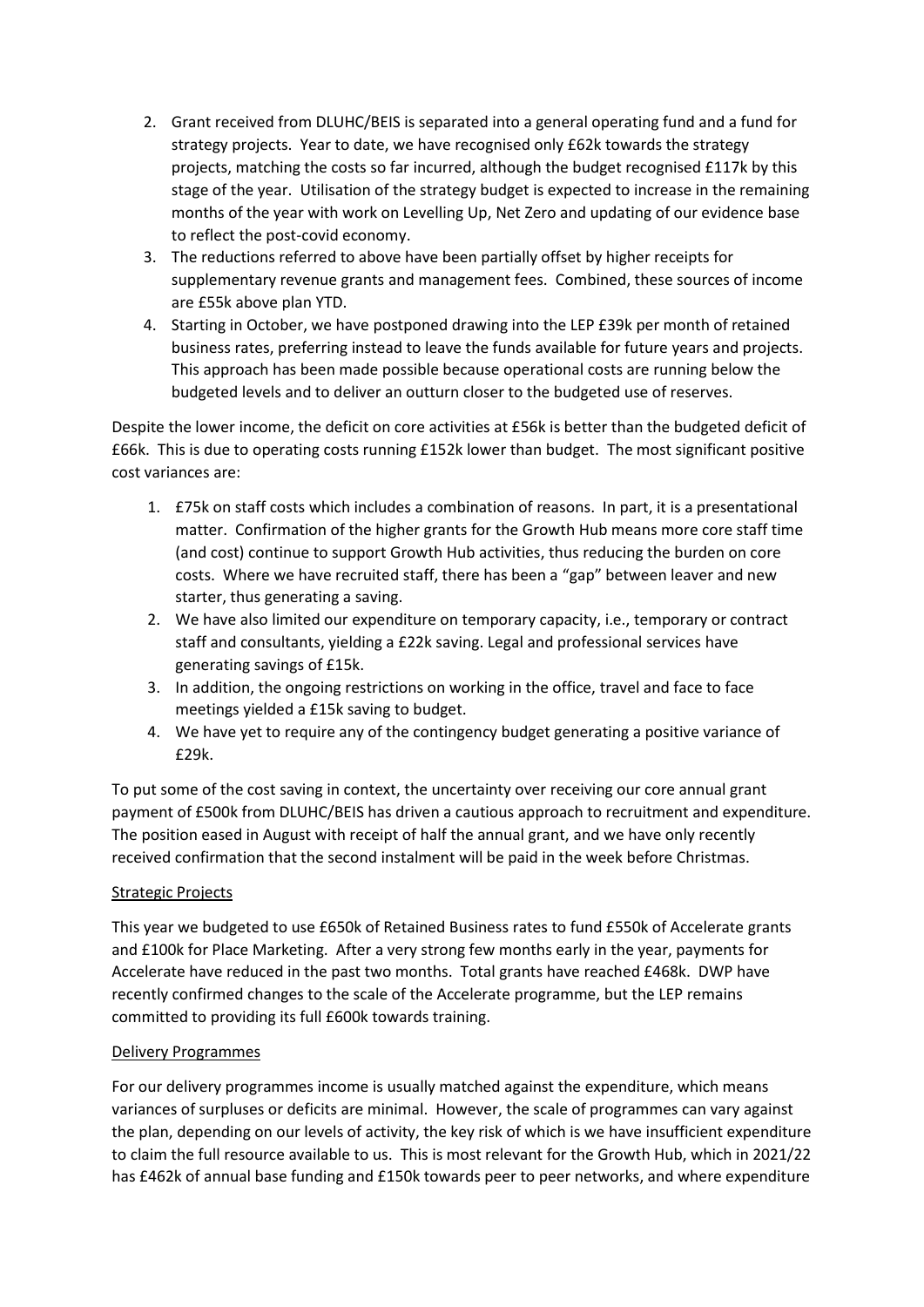is currently running 15% (£50k) below the budget level. The shortfall has arisen from earlier in the year when we were still getting activities "up and running". Recent monthly expenditure is close to the budgeted level.

Accelerate was budgeted to incur a £60k deficit for the full year. The programme has since been scaled back and change controls agreed with DWP. Consequently, we do not expect the deficit of £9k (budget £35k) reported up to the end of October to increase in the remainder of the year.

The income and costs of EZ programme are currently £26k below budget, but there are at least two investment projects under development and the associated consultant and legal costs will increase as they approach finalisation.

#### Full Year Forecast

There has been relatively little change to the forecast since the update in July, which assumed full DLUHC/BEIS core funding and adjusted for the recognition of income last year. The update is to reflect the lower forecast income to be received from business rates towards operations, which is less likely to be needed given the current level of operating expenditure.

We had also previously adjusted the forecast for an award of £100k of additional income, spread over 2 years to September 2023, to support work on North-West Net Zero. £25k has been included in the forecast covering the period 1/10/21 to 31/3/22.

These funds are being used to employ an Energy Programme Manager (a £70k p.a. post) funded principally by this additional income but topped up by strategy projects funding. This post is proving challenging to fill and an option is being considered which will see the LEP securing resources from a local authority team (and paying for those services rather than employing someone).

Potential upsides not included in the forecast include a possible management fee for LGF arising from residual balances and increases in the supplementary grant arising from repayments within the GPF.

On the expenditure side, core staff costs are anticipated to be below budget by £90k, the saving materialising from our flexible approach to staff supporting programmes particularly the Growth Hub.

All programmes are currently forecasted to operate to their budgeted position, where income and costs balance, with the exception of Accelerate. This programme had a budgeted deficit of £60k for the year which, following the down scaling of activity, is reduced to £9k.

Following the forecast changes, the deficit within the core has increased from £113k to £382k, while the deficit for programmes has reduced from £60k to £13k. Overall, the deficit is forecast at £395k compared to budget on £173k.

#### **Impact on Operating Reserves**

LEP reserves include values associated with general operating activities and investing activities, the later arising from the inclusion of the Life Sciences Fund and the investments into the Enterprise Zone. Previously the committee has approved a policy of maintaining the operating reserve above £300k so, for the purposes of this section and comparability to prior years, the reserves have been split into their various components and only the operating reserve is shown in the table below: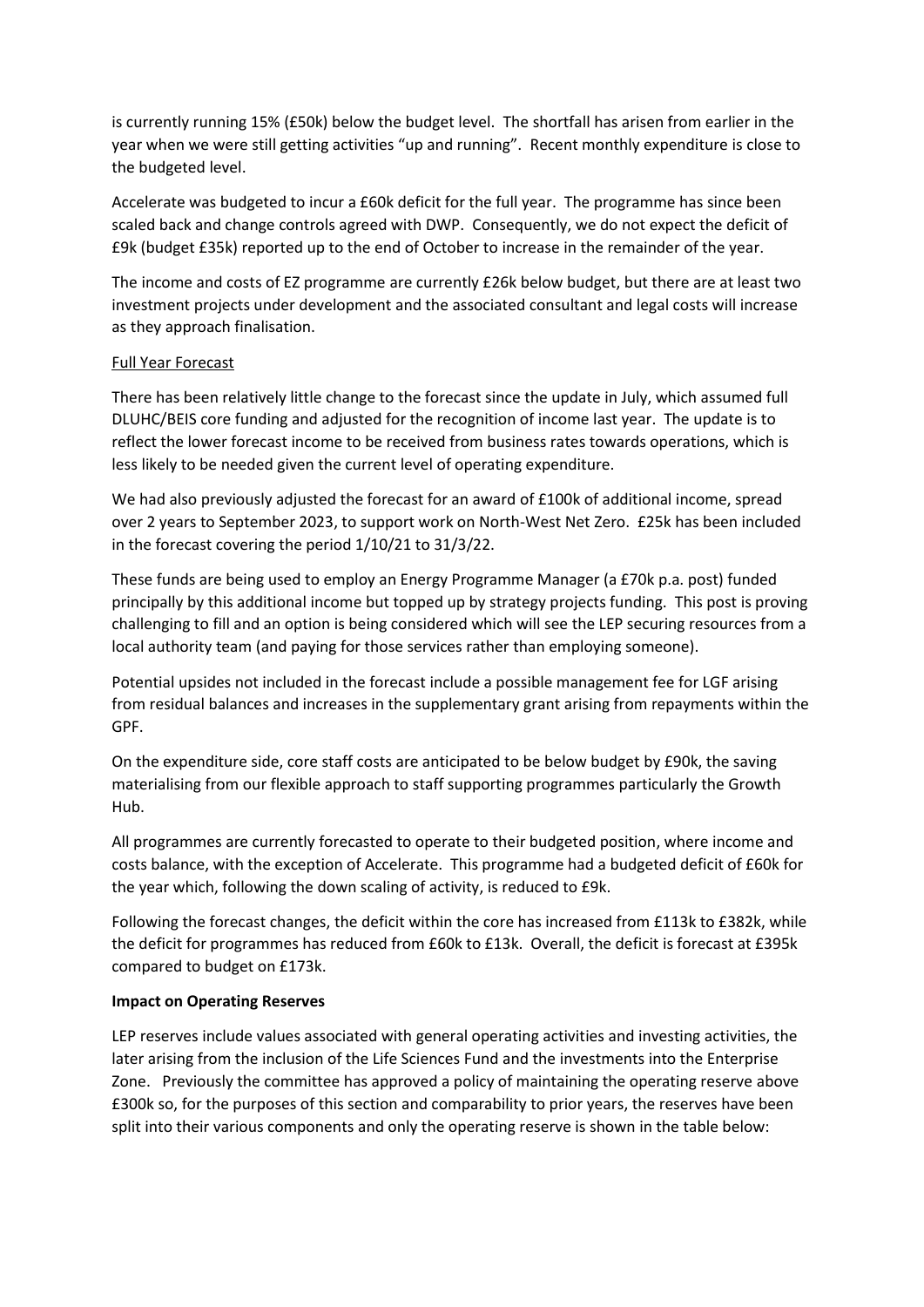|                                    | <b>YTD</b><br>f'000 | <b>Forecast</b><br>f'000 | <b>Budget</b><br>f'000 | Variance<br>f'000 |
|------------------------------------|---------------------|--------------------------|------------------------|-------------------|
| <b>Opening Reserves at 1/4/21</b>  | 892                 | 892                      | 591                    | 301               |
| <b>Operating Surplus/(Deficit)</b> | (59)                | (395)                    | (173)                  | (222)             |
| Closing Reserves at 31/3/22        | 833                 | 497                      | 418                    | 79                |

The forecast opening balance of the reserve is different to the budget, reflecting the audited outcome of 2020-21.

While the opening level of reserves is reassuring, it is affected by recognising income received during 2020-21 which is earmarked to pay for expenses in 2021-22. In addition, some sources of funding achieved in 2020-21, such as management fees for the LGF programme and supplementary revenue grants are not expected to be repeated in 2021-22. For these reasons, we have a budgeted deficit, but the level of reserves is expected to remain above the target level and will ensure we can maintain capacity.

**Ian Brooks** 

**Finance and Commercial Director**

**December 2021**